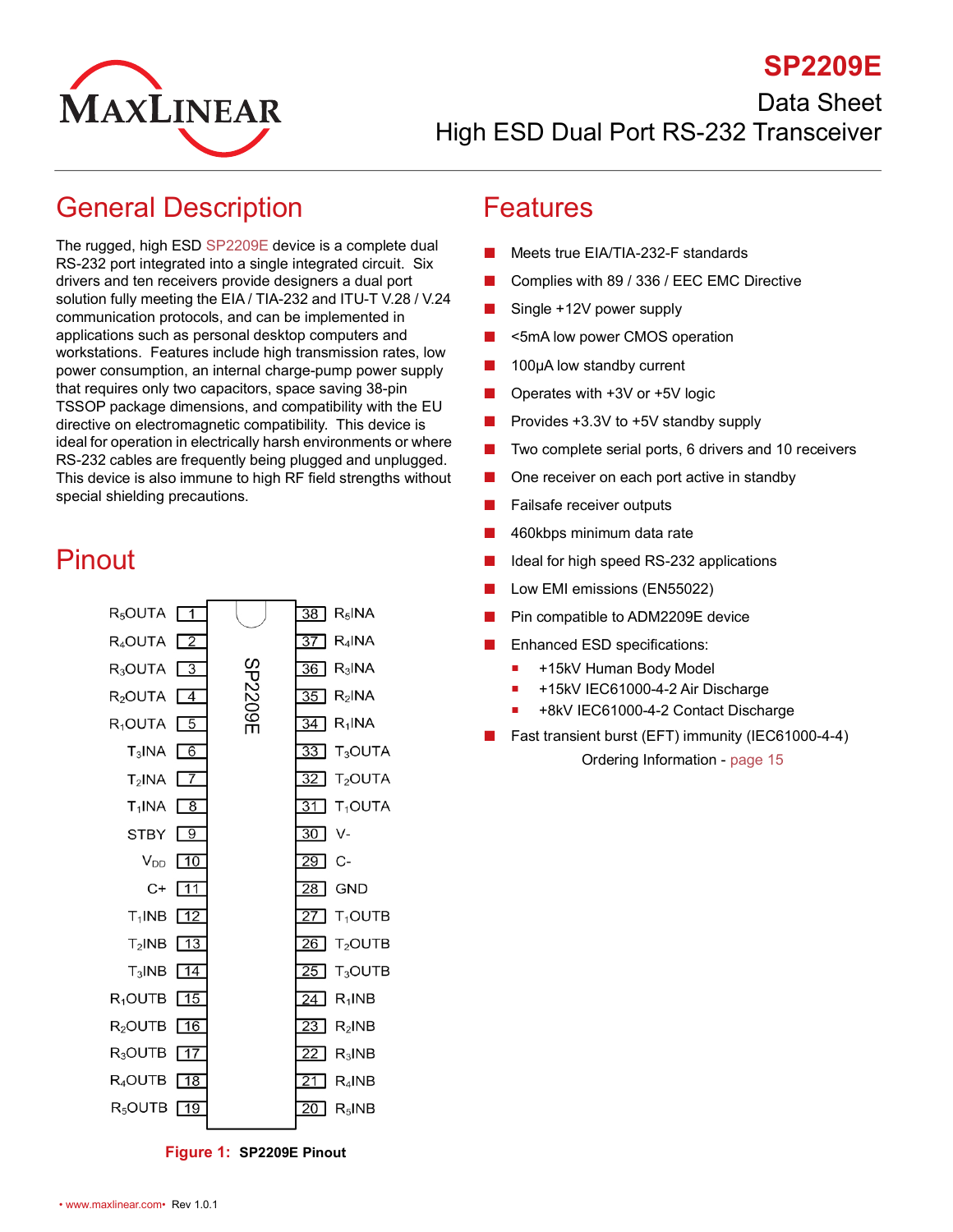# Revision History

| <b>Revision</b> | <b>Release Date</b> | <b>Change Description</b>                                                                                                              |
|-----------------|---------------------|----------------------------------------------------------------------------------------------------------------------------------------|
|                 | 2006                | <b>Legacy Sipex Datasheet</b>                                                                                                          |
| 1.0.0           | 7/16/12             | Convert to Exar Format and update ordering information. Change ESD specifications to<br>IEC61000-4-2.                                  |
| 1.0.1           | 6/28/19             | Convert to MaxLinear format. Added ESD Rating table under Absolute Maximums. Update<br>Ordering Information. Update power dissipation. |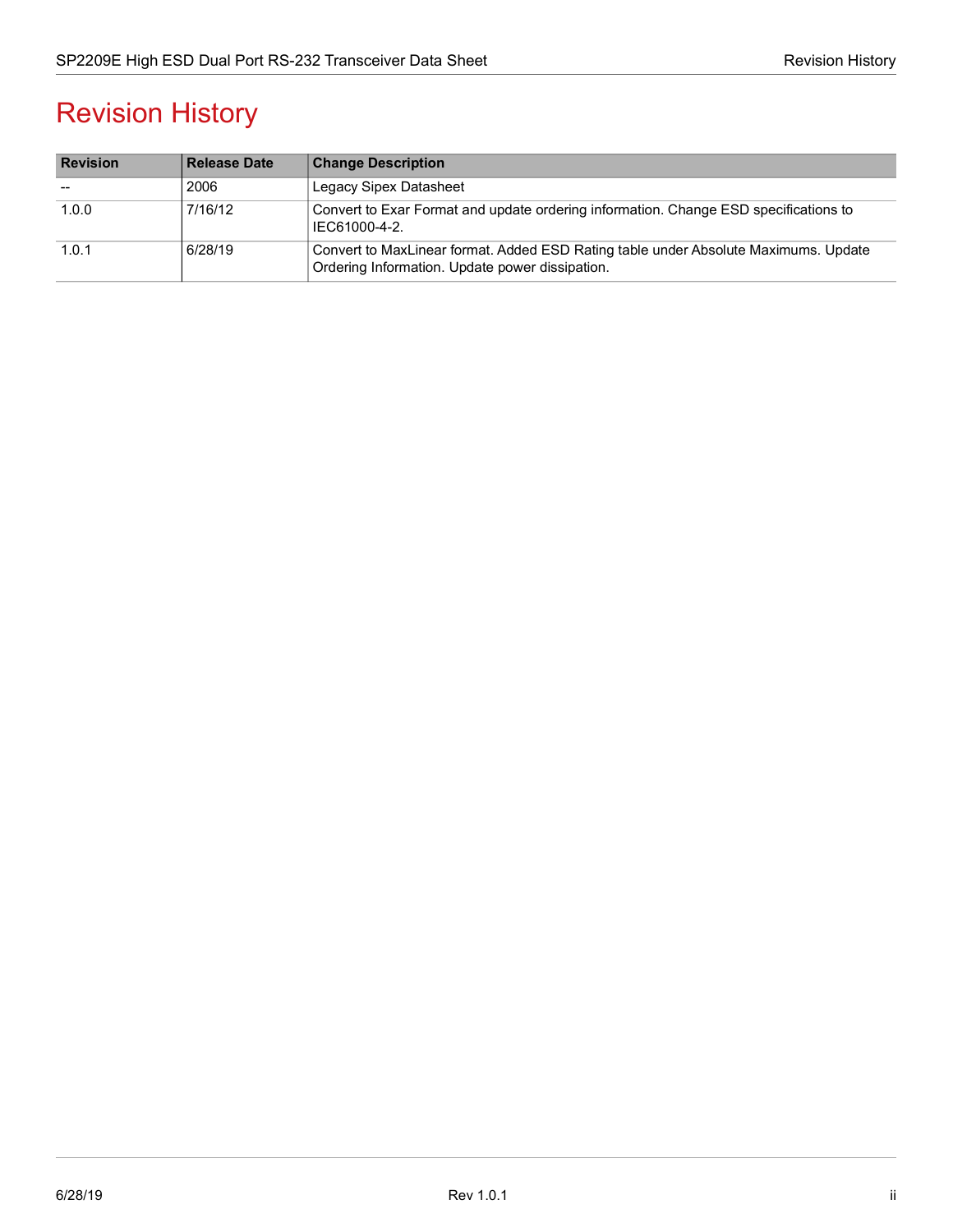# **Table of Contents**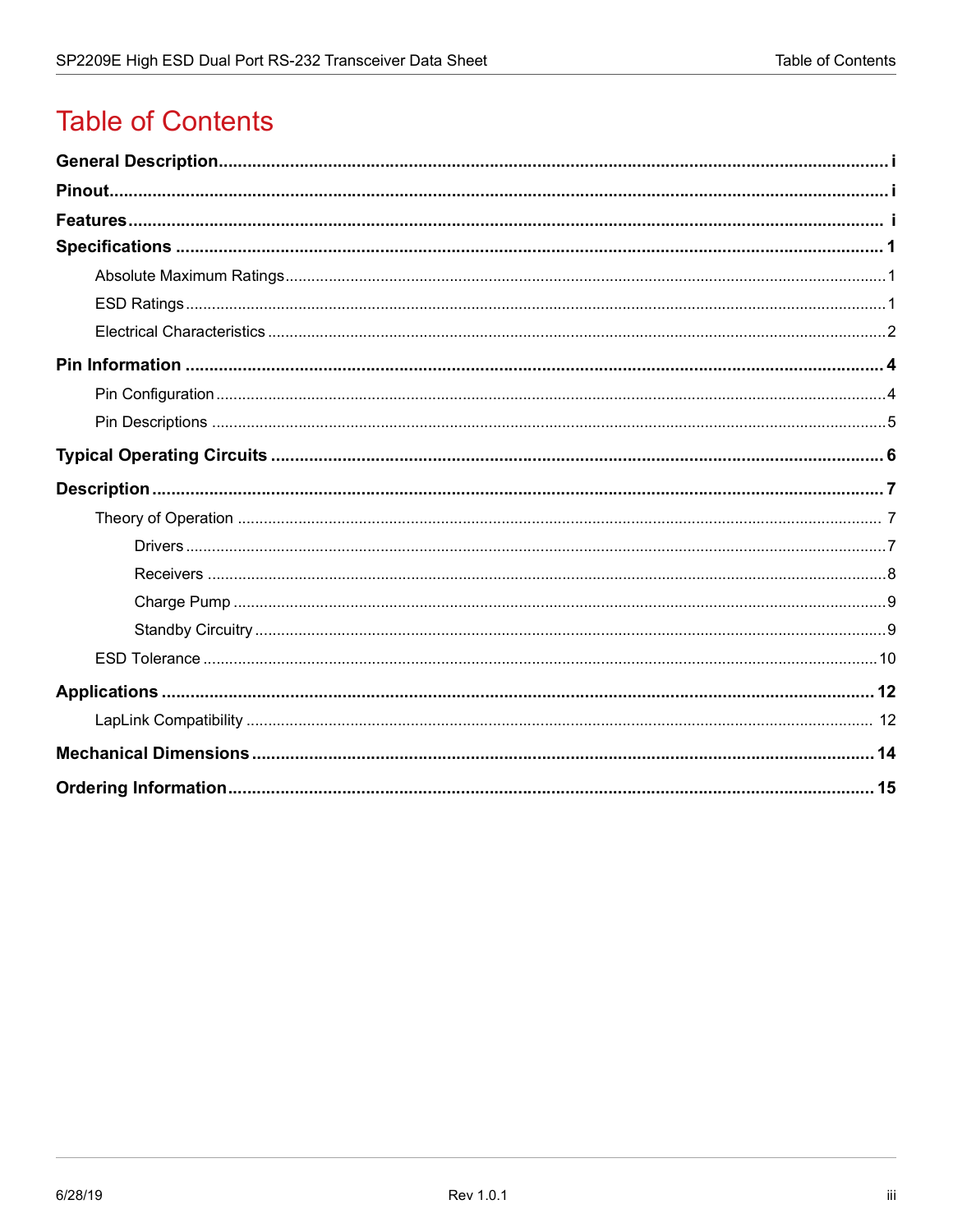# **List of Figures**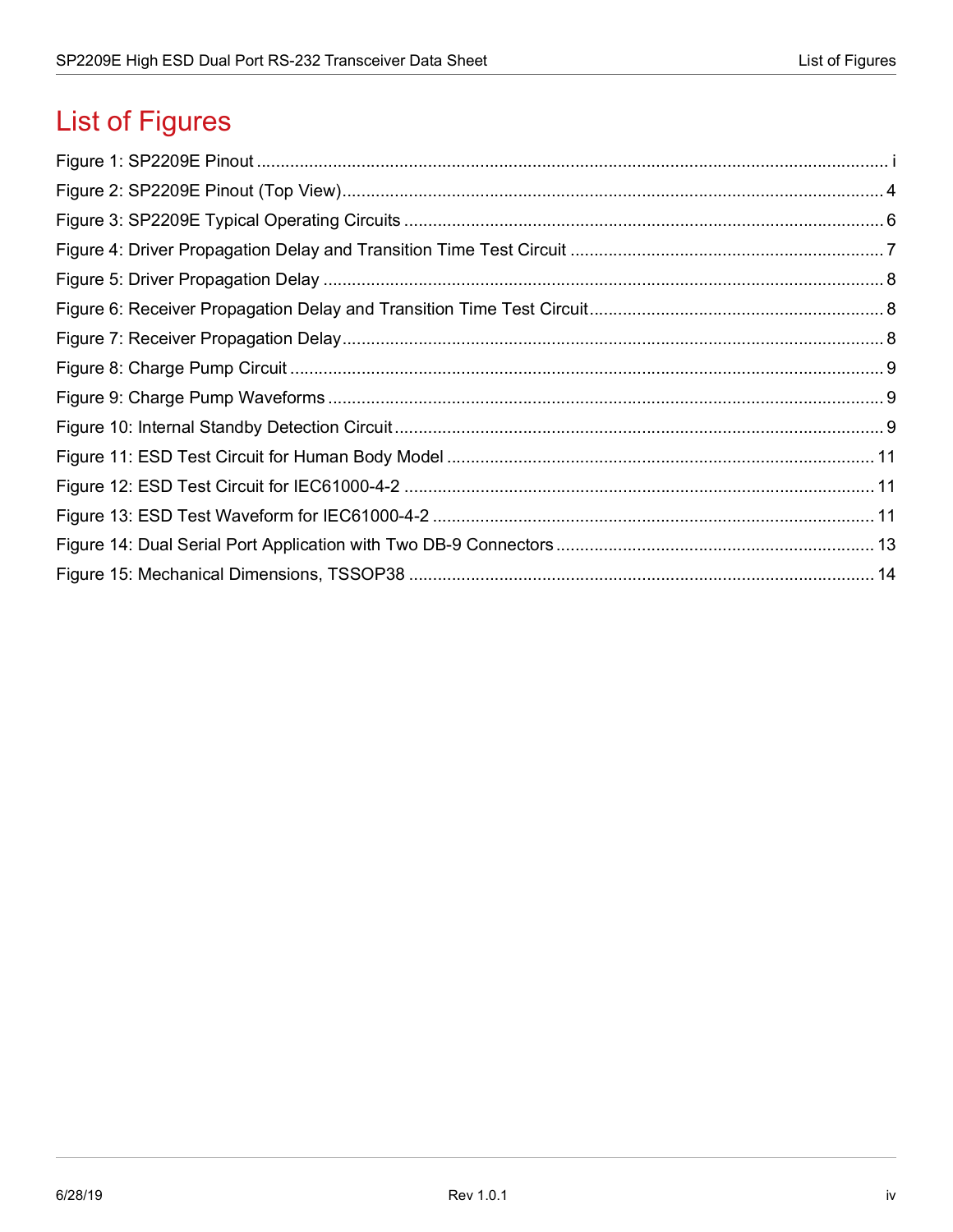# **List of Tables**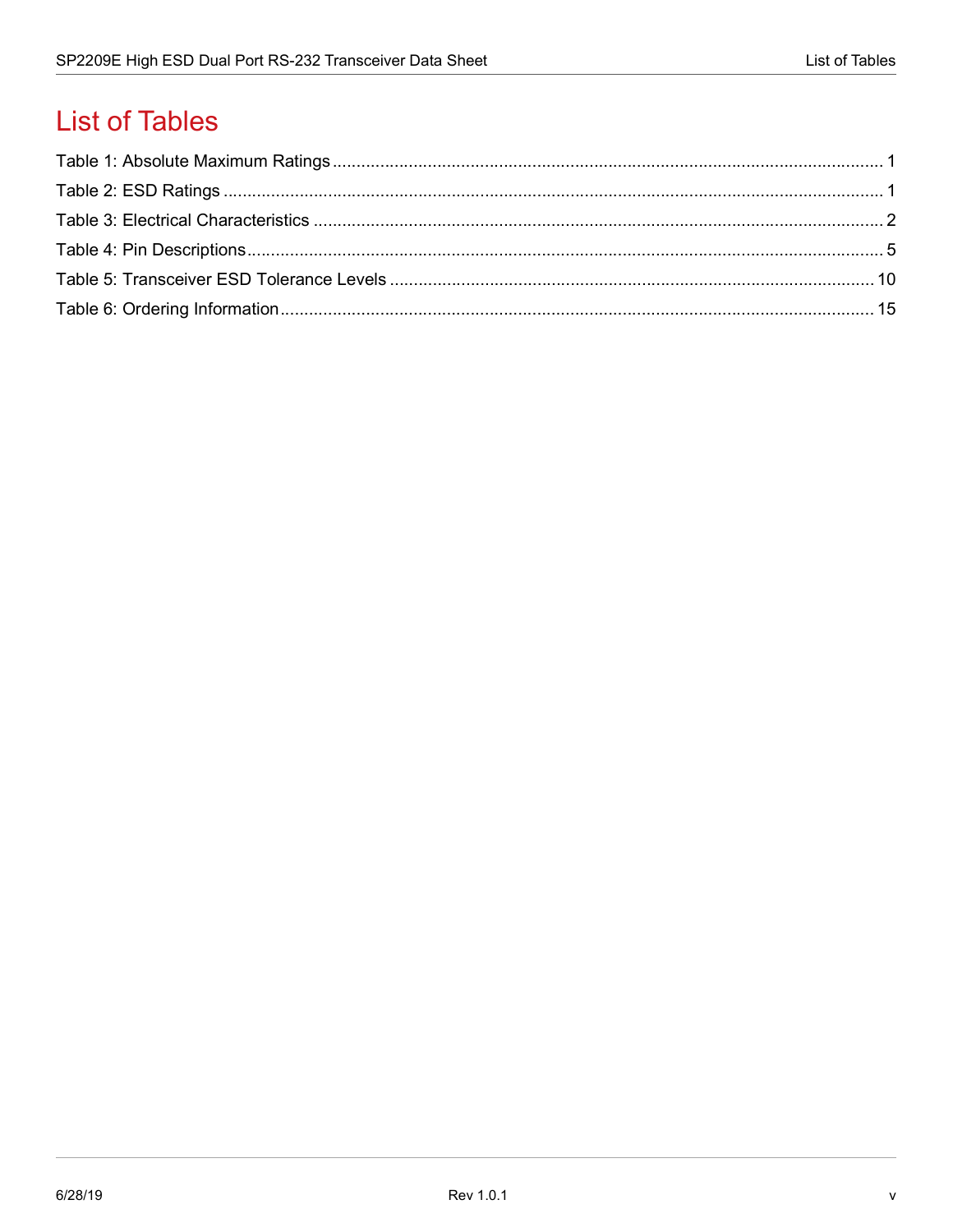# <span id="page-5-0"></span>**Specifications**

### <span id="page-5-1"></span>Absolute Maximum Ratings

**Important:** These are stress ratings only and functional operation of the device at these ratings or any other above those indicated in the operation sections of the specifications below is not implied. Exposure to absolute maximum rating conditions for extended periods of time may affect reliability and cause permanent damage to the device.

<span id="page-5-3"></span>

| Table 1: Absolute Maximum Ratings |  |
|-----------------------------------|--|
|-----------------------------------|--|

| <b>Parameter</b>                           | <b>Minimum</b> | <b>Maximum</b>   | <b>Units</b> |
|--------------------------------------------|----------------|------------------|--------------|
| $V_{DD}$                                   | $-0.3V$        | 14.0             | V            |
| V <sub>STBY</sub>                          | $-0.3V$        | 7.0              | V            |
| Input Voltages                             |                |                  |              |
| <b>TxINA</b>                               | $-0.3$         | $V_{STBY} + 0.3$ | V            |
| <b>TxINB</b>                               | $-0.3$         | $V_{STBY}$ + 0.3 | V            |
| <b>RxINA</b>                               | $-15$          | 15               | V            |
| <b>RxINB</b>                               | $-15$          | 15               | V            |
| <b>Output Voltages</b>                     |                |                  |              |
| <b>TxOUTA</b>                              | $-15$          | 15               | V            |
| <b>TxOUTB</b>                              | $-15$          | 15               | V            |
| <b>RxOUTA</b>                              | $-0.3$         | $V_{STBY} + 0.3$ | V            |
| <b>RxOUTB</b>                              | $-0.3$         | $V_{STBY}$ + 0.3 | $\vee$       |
| <b>Short-Circuit Duration</b>              |                |                  |              |
| <b>TxOUTA</b>                              |                | Continuous       |              |
| <b>TxOUTB</b>                              |                | Continuous       |              |
| Temperature                                |                |                  |              |
| Storage temperature                        | $-65$          | 150              | $^{\circ}C$  |
| Power Dissipation                          |                |                  |              |
| 38-pin TSSOP (derate 14.3mW/°C above 70°C) |                | 1200             | mW           |

### <span id="page-5-2"></span>ESD Ratings

#### <span id="page-5-4"></span>**Table 2: ESD Ratings**

| <b>Parameter</b>                                                   | Level | Value | <b>Units</b> |
|--------------------------------------------------------------------|-------|-------|--------------|
| HBM — Human Body Model (driver output and receiver inputs)         |       | ±15   | kV           |
| IEC61000-4-2 Air Discharge (driver output and receiver inputs)     |       | ±15   | kV           |
| IEC61000-4-2 Contact Discharge (driver output and receiver inputs) |       | ±8    | kV           |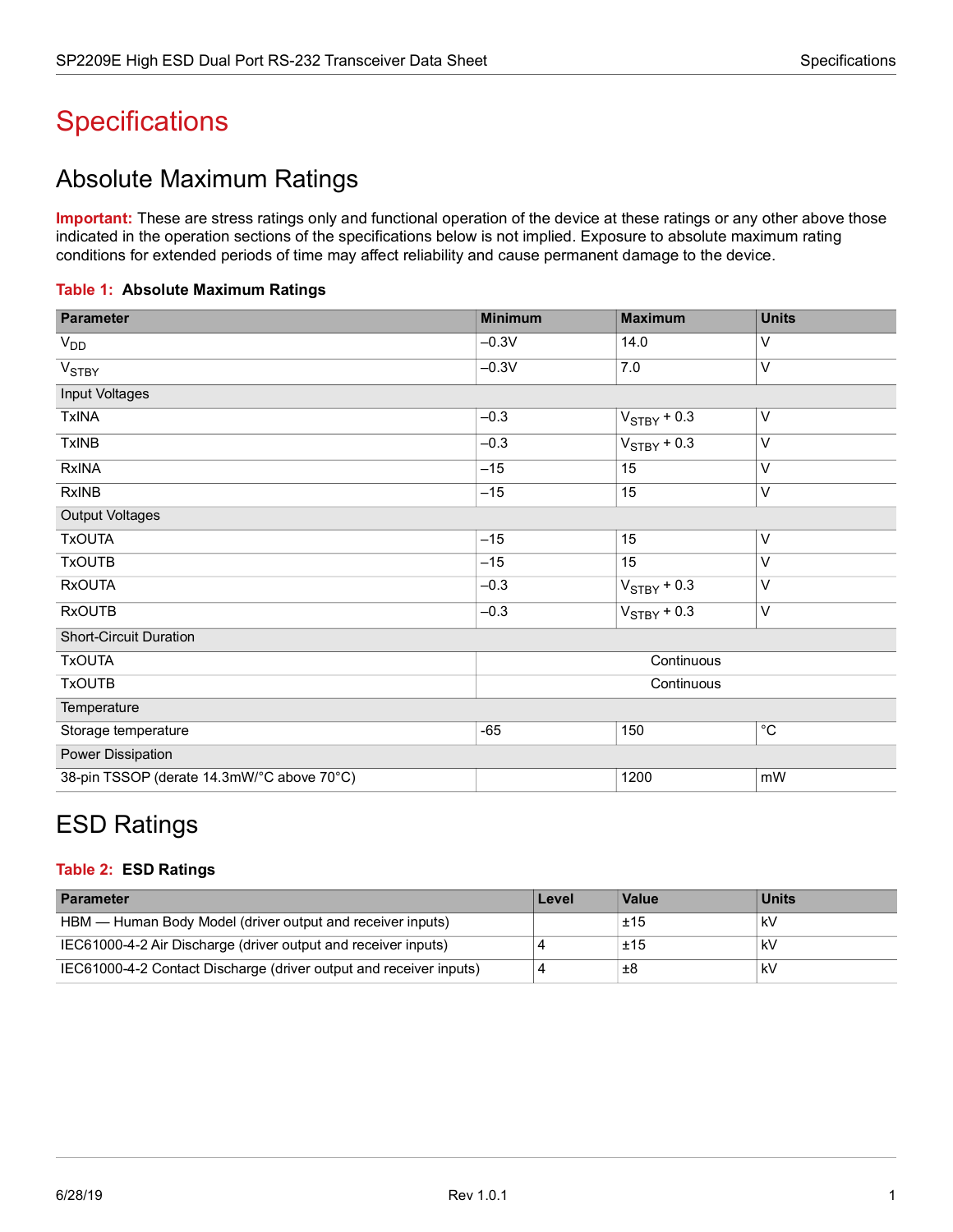### <span id="page-6-0"></span>Electrical Characteristics

Unless otherwise noted, the following specifications apply for  $V_{DD}$  = +12V ±10%, V<sub>STBY</sub> = +3.3V ±5% or +5V ±10%,  $C1 = C2 = 0.1 \mu F$ , and  $T_{AMB} = T_{MIN}$  to  $T_{MAX}$ .

#### <span id="page-6-1"></span>**Table 3: Electrical Characteristics**

| <b>Parameter</b>                              | <b>Test Condition</b>                                                                                                                                      | <b>Minimum</b> | <b>Typical</b> | Maximum        | <b>Units</b> |
|-----------------------------------------------|------------------------------------------------------------------------------------------------------------------------------------------------------------|----------------|----------------|----------------|--------------|
| <b>DC Characteristics</b>                     |                                                                                                                                                            |                |                |                |              |
| Supply current                                | No load, all driver inputs at 0.4V or 2.1V, all<br>receiver inputs at +15V or -15V.                                                                        |                |                | 5              | mA           |
| Standby supply current, VSTRY                 | No load, all driver inputs at V <sub>STBY</sub> or open                                                                                                    |                | 100            | 200            | μA           |
| <b>CMOS Logic Inputs and Receiver Outputs</b> |                                                                                                                                                            |                |                |                |              |
| Input logic threshold LOW                     | $T_{\text{AMB}} = 25^{\circ}C$                                                                                                                             |                |                | 0.4            | V            |
| Input logic threshold HIGH                    | $T_{\text{AMB}} = 25^{\circ}C$                                                                                                                             | 2.1            |                |                | $\vee$       |
| Input leakage current                         | Driver input at 0V                                                                                                                                         |                | 10             | 25             | μA           |
| Output voltage LOW                            | $I_{OL}$ = +1.6mA                                                                                                                                          |                | 0.2            | 0.4            | V            |
| Output voltage HIGH                           | $I_{OH} = -40\mu A$                                                                                                                                        | 2.4            |                |                | V            |
| Output leakage current                        | $V_{DD}$ = 0V, (except R <sub>5</sub> OUTA and R <sub>5</sub> OUTB)                                                                                        |                | ±0.05          | ±5             | μA           |
| <b>Driver Outputs</b>                         |                                                                                                                                                            |                |                |                |              |
| Output voltage swing                          | All driver outputs loaded with $3k\Omega$ to GND                                                                                                           | ±5.0           | ±9.0           |                | $\vee$       |
| Output resistance                             | $V_{DD}$ = $V_{STBY}$ = 0V, $V_{OUT}$ = $±2V$                                                                                                              | 300            |                |                | Ω            |
| Output short-circuit current                  | One driver output shorted, $V_{IN} = 0.8V$ , $V_{OUT} = 0V$                                                                                                | ±5             | ±15            | ±30            | mA           |
| Receiver Inputs                               |                                                                                                                                                            |                |                |                |              |
| Input voltage range                           |                                                                                                                                                            | $-15$          |                | 15             | V            |
| Input threshold LOW                           |                                                                                                                                                            | 0.4            | 1.45           |                | $\vee$       |
| Input threshold HIGH                          |                                                                                                                                                            |                | 1.7            | 2.4            | V            |
| Input hysteresis                              |                                                                                                                                                            |                | 0.25           |                | V            |
| Input resistance                              | $V_{IN} = \pm 15V$                                                                                                                                         | 3              | $\sqrt{5}$     | $\overline{7}$ | kΩ           |
| <b>Timing Characteristics</b>                 |                                                                                                                                                            |                |                |                |              |
| Driver maximum data rate                      | $R_L$ = 3k $\Omega$ to 7k $\Omega$ , $C_L$ = 50pF to 470pF                                                                                                 | 460            |                |                | kbps         |
| Driver maximum data rate                      | $R_1$ = 3k $\Omega$ to 7k $\Omega$ , $C_1$ = 50pF to 1000pF,<br>$T_{\text{AMB}}$ = 0°C to +85°C, V <sub>STBY</sub> = 5V ±10% only                          | 460            |                |                | kbps         |
| Driver maximum data rate                      | $R_1$ = 3k $\Omega$ to 7k $\Omega$ , $C_1$ = 50pF to 470pF,<br>$V_{STBY}$ = 5V ±5% only, $V_{DD}$ = 12V ±5%                                                | 920            |                |                | kbps         |
| Driver propagation delay, t <sub>PHL</sub>    | $R_L$ = 3k $\Omega$ , $C_L$ = 1000pF, see Figure 4 and Figure 5                                                                                            |                | 1.0            |                | μs           |
| Driver propagation delay, t <sub>Pl H</sub>   | $R_1$ = 3k $\Omega$ , $C_1$ = 1000pF, see Figure 4 and Figure 5                                                                                            |                | 1.0            |                | μs           |
| Driver transition-region slew rate            | $R_1$ = 3k $\Omega$ to 7k $\Omega$ , $C_1$ = 50pF to 470pF,<br>measurements taken from -3.0V to +3.0V or<br>$+3.0V$ to $-3.0V$                             | 6              | 16             |                | $V/\mu s$    |
| Driver transition-region slew rate            | $R_1$ = 3k $\Omega$ to 7k $\Omega$ , $C_1$ = 50pF to 1000pF,<br>$V_{STBY}$ = 5V ±10% only, measurements taken from<br>$-3.0V$ to +3.0V or +3.0V to $-3.0V$ | $\overline{4}$ | 16             |                | $V/\mu s$    |
| Receiver maximum data rate                    | $C_L = 150pF$                                                                                                                                              | 460            |                |                | kbps         |
| Receiver maximum data rate                    | $C_L$ = 150pF, $V_{STBY}$ = 5V ±5% only                                                                                                                    | 920            |                |                | kbps         |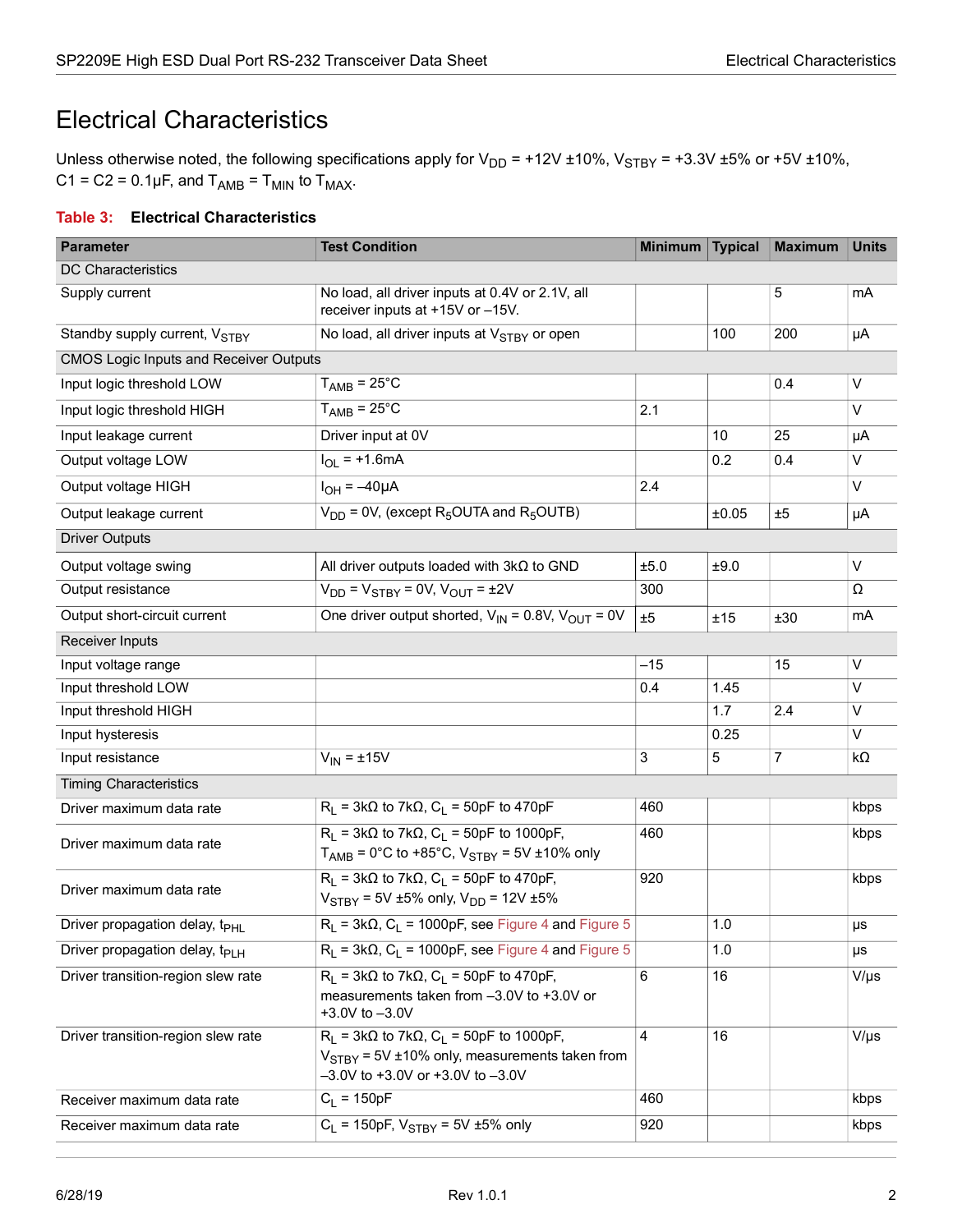|  |  |  | Table 3: (Continued) Electrical Characteristics |
|--|--|--|-------------------------------------------------|
|--|--|--|-------------------------------------------------|

| <b>Parameter</b>                                            | <b>Test Condition</b>                    | <b>Minimum</b> | <b>Typical</b> | <b>Maximum</b> | <b>Units</b> |
|-------------------------------------------------------------|------------------------------------------|----------------|----------------|----------------|--------------|
| Receiver propagation delay, t <sub>PHI</sub><br>(R1x - R4x) | $C_1$ = 150pF, see Figure 6 and Figure 7 |                | 0.4            | 0.75           | μs           |
| Receiver propagation delay, $t_{PIH}$<br>(R1x - R4x)        | $C_1$ = 150pF, see Figure 6 and Figure 7 |                | 0.4            | 0.75           | μs           |
| Receiver propagation delay, t <sub>PHL</sub><br>(R5x)       | $C_1$ = 150pF, see Figure 6 and Figure 7 |                | 1.0            | 2.0            | μs           |
| Receiver propagation delay, $t_{PIH}$<br>(R5x)              | $C_1$ = 150pF, see Figure 6 and Figure 7 |                | 1.0            | 2.0            | μs           |
| Receiver output rise time                                   | See Figure 6 and Figure 7                |                | 30             |                | ns           |
| Receiver output fall time                                   | See Figure 6 and Figure 7                |                | 30             |                | ns           |
| <b>Operating Characteristics</b>                            |                                          |                |                |                |              |
| Operating voltage range, V <sub>DD</sub>                    |                                          | $+10.8$        | $+12.0$        | $+13.2$        | V            |
| Standby voltage range, V <sub>STBY</sub>                    |                                          | $+3.15$        |                | $+5.5$         | V            |
| Operating temperature, TAMB                                 |                                          | $-40$          |                | $+85$          | °C           |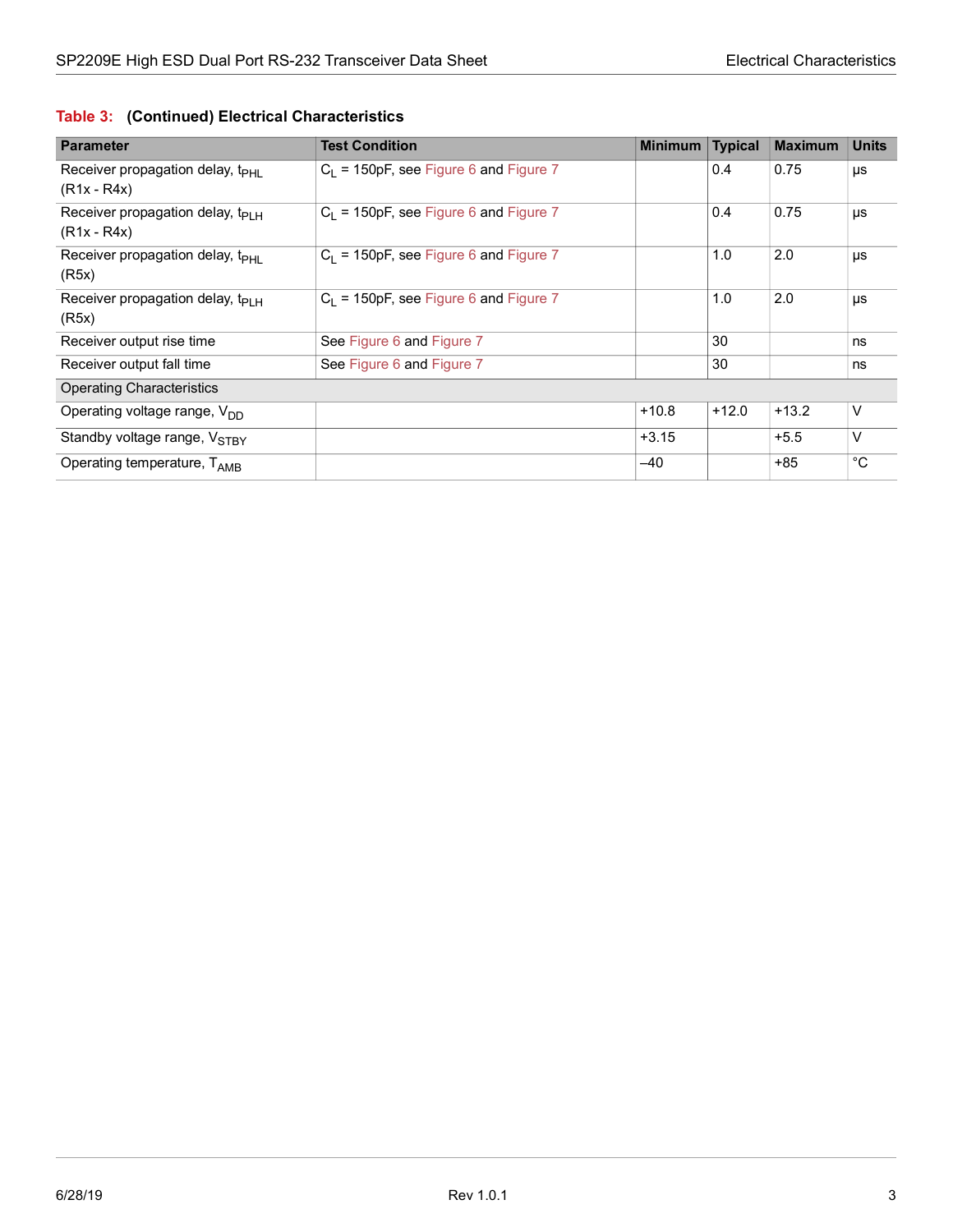## <span id="page-8-0"></span>Pin Information

### <span id="page-8-1"></span>Pin Configuration



<span id="page-8-2"></span>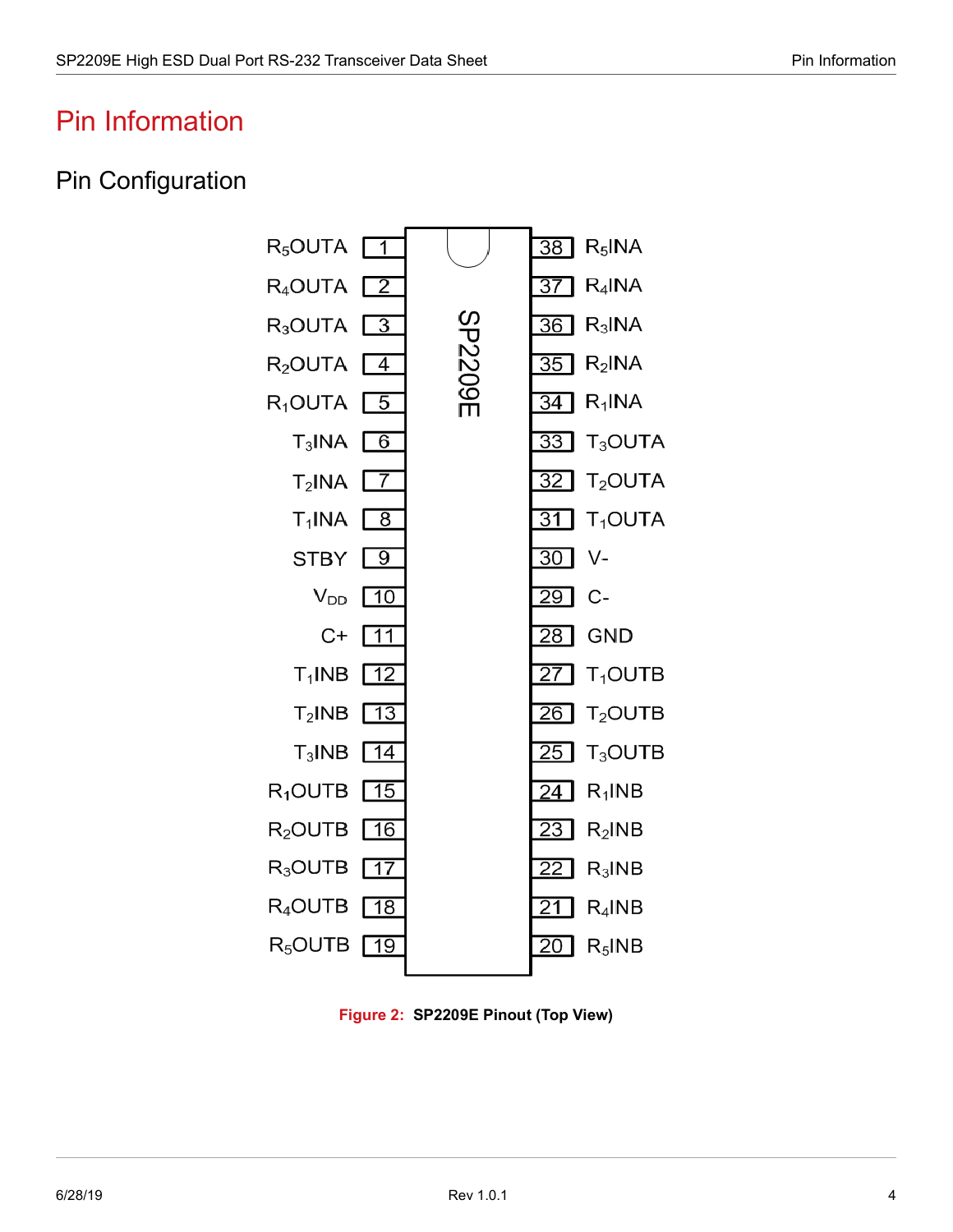## <span id="page-9-0"></span>Pin Descriptions

#### <span id="page-9-1"></span>**Table 4: Pin Descriptions**

| <b>Pin Number</b> | <b>Pin Name</b> | <b>Description</b>                                                                                             |
|-------------------|-----------------|----------------------------------------------------------------------------------------------------------------|
| 1                 | $R_5$ OUTA      | +3.3V to +5V TTL / CMOS logic level receiver output for port A                                                 |
| 2                 | $R4$ OUTA       | +3.3V to +5V TTL / CMOS logic level receiver output for port A                                                 |
| 3                 | $R_3$ OUTA      | +3.3V to +5V TTL / CMOS logic level receiver output for port A                                                 |
| 4                 | $R2$ OUTA       | +3.3V to +5V TTL / CMOS logic level receiver output for port A                                                 |
| 5                 | $R_1$ OUTA      | +3.3V to +5V TTL / CMOS logic level receiver output for port A                                                 |
| 6                 | $T_3$ INA       | +3.3V to +5V TTL / CMOS logic level driver input for port A                                                    |
| 7                 | $T2$ INA        | +3.3V to +5V TTL / CMOS logic level driver input for port A                                                    |
| 8                 | $T_1$ INA       | +3.3V to +5V TTL / CMOS logic level driver input for port A                                                    |
| $\boldsymbol{9}$  | <b>STBY</b>     | +3.3V to +5V standby power supply for receivers R <sub>5</sub> OUTA and R <sub>5</sub> OUTB                    |
| 10                | $V_{DD}$        | +12V power supply                                                                                              |
| 11                | $C+$            | Positive terminal for the polarized C1 charge pump capacitor                                                   |
| 12                | $T_1$ INB       | +3.3V to +5V TTL / CMOS logic level driver input for port B                                                    |
| 13                | $T2$ INB        | +3.3V to +5V TTL / CMOS logic level driver input for port B                                                    |
| 14                | $T_3$ INB       | +3.3V to +5V TTL / CMOS logic level driver input for port B                                                    |
| 15                | $R_1$ OUTB      | +3.3V to +5V TTL / CMOS logic level receiver output for port B                                                 |
| 16                | $R2$ OUTB       | +3.3V to +5V TTL / CMOS logic level receiver output for port B                                                 |
| 17                | $R_3$ OUTB      | +3.3V to +5V TTL / CMOS logic level receiver output for port B                                                 |
| 18                | $R_4$ OUTB      | +3.3V to +5V TTL / CMOS logic level receiver output for port B                                                 |
| 19                | $R_5$ OUTB      | +3.3V to +5V TTL / CMOS logic level receiver output for port B                                                 |
| 20                | $R_5$ INB       | RS-232 receiver input for port B                                                                               |
| 21                | $R_4$ INB       | RS-232 receiver input for port B                                                                               |
| 22                | $R_3$ INB       | RS-232 receiver input for port B                                                                               |
| 23                | $R_2$ INB       | RS-232 receiver input for port B                                                                               |
| 24                | $R_1$ INB       | RS-232 receiver input for port B                                                                               |
| 25                | $T1$ OUTB       | RS-232 driver output for port B                                                                                |
| 26                | $T2$ OUTB       | RS-232 driver output for port B                                                                                |
| 27                | $T_3$ OUTB      | RS-232 driver output for port B                                                                                |
| 28                | <b>GND</b>      | Ground                                                                                                         |
| 29                | $C -$           | Negative terminal for the polarized C1 charge pump capacitor                                                   |
| 30                | V-              | -12V output generated by the charge pump at the negative terminal of the polarized C2 charge pump<br>capacitor |
| 31                | $T1$ OUTA       | RS-232 driver output for port A                                                                                |
| 32                | $T2$ OUTA       | RS-232 driver output for port A                                                                                |
| 33                | $T_3$ OUTA      | RS-232 driver output for port A                                                                                |
| 34                | $R_1$ INA       | RS-232 receiver input for port A                                                                               |
| 35                | $R_2$ INA       | RS-232 receiver input for port A                                                                               |
| 36                | $R_3$ NA        | RS-232 receiver input for port A                                                                               |
| 37                | $R_4$ INA       | RS-232 receiver input for port A                                                                               |
| 38                | $R_5$ INA       | RS-232 receiver input for port A                                                                               |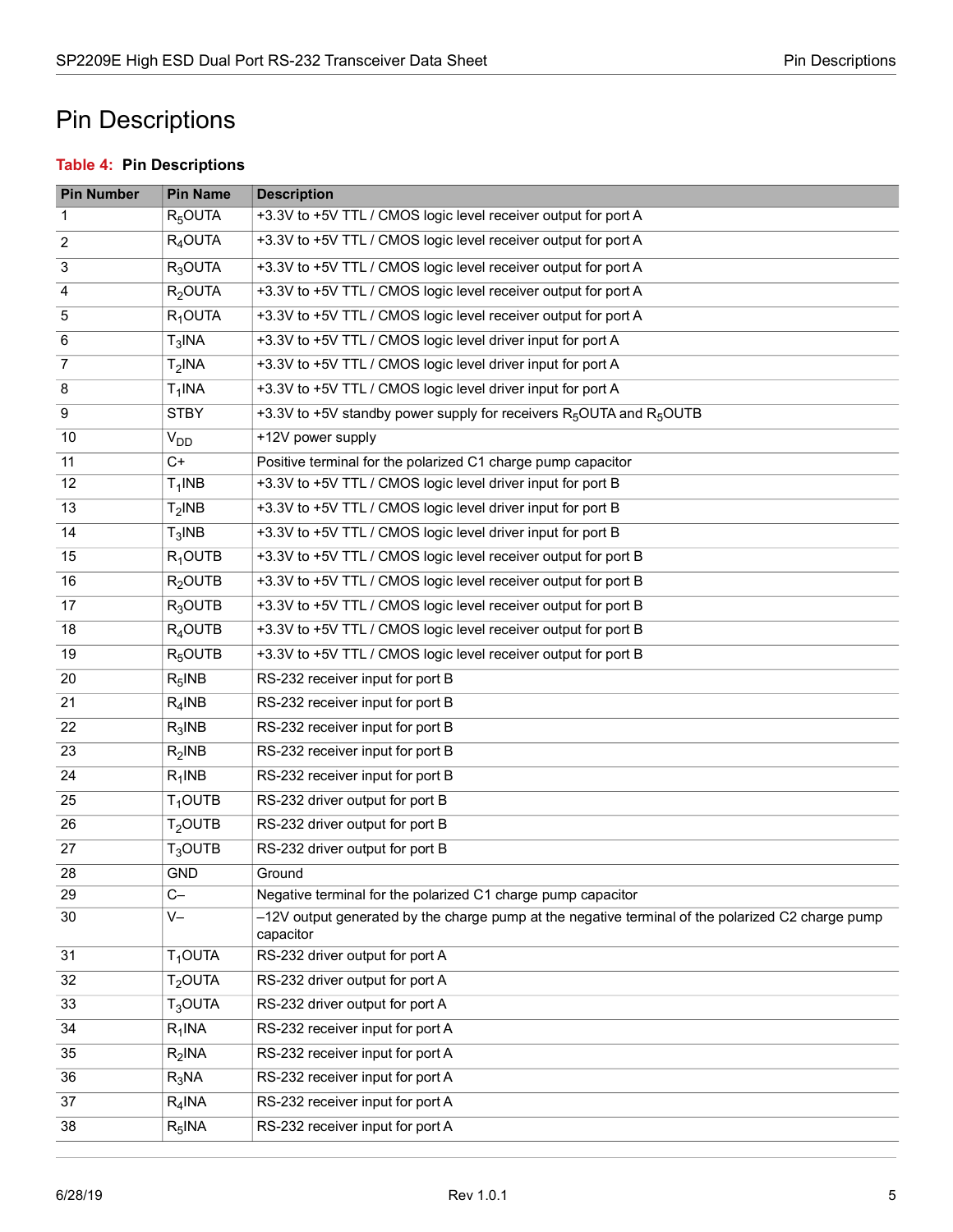# <span id="page-10-0"></span>Typical Operating Circuits



<span id="page-10-1"></span>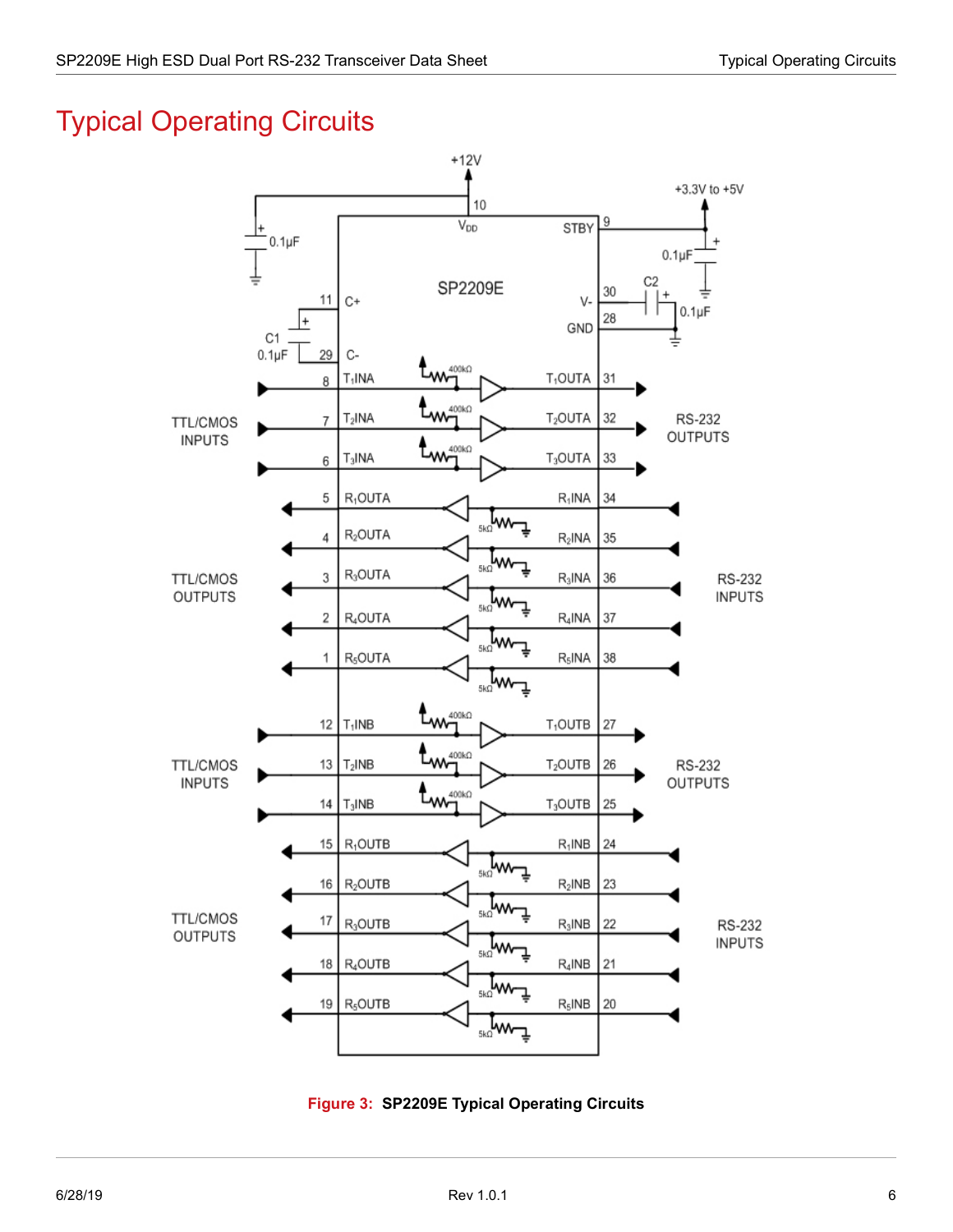# <span id="page-11-0"></span>**Description**

The SP2209E device is a rugged, high ESD, complete dual RS-232 port integrated onto a single integrated circuit. Six drivers and ten receivers provide a dual port solution fully meeting the EIA / TIA-232 and ITU-T V.28 / V.24 communication protocols and can be implemented in applications such as personal desktop computers and workstations. Refer to [Figure 3](#page-10-1) for a typical operating circuit.

Features include high transmission rates, low power consumption, space saving package dimensions, and compatibility with the EU directive on electromagnetic compatibility. EM compatibility includes protection against radiated and conducted interference, including high levels of electrostatic discharge. The SP2209E is ideal for operation in electrically harsh environments or where RS-232 cables are frequently being plugged and unplugged. This device is also immune to high RF field strengths without special shielding precautions. Emissions are also controlled to within very strict limits.

The SP2209E features the inverter portion of MaxLinear's proprietary and patented (U.S. 5,306,954) on-board charge pump circuitry that generates a –9V voltage level from a single +12V power supply. It can operate at data rates up to 460kbps fully loaded.

Its low power CMOS operation makes the device an ideal choice for power sensitive designs. The SP2209E has two receivers: one for each RS-232 port that remains active in the standby mode to allow the monitoring of peripheral devices, while the rest of the system is in a power-saving standby mode. This allows the device to wake up the entire system when any communication is initiated in peripheral devices. The SP2209E has a low standby current of 100mA.

## <span id="page-11-1"></span>Theory of Operation

The SP2209E is made up of four basic circuit blocks:

- **1.** Drivers
- **2.** Receivers
- **3.** The MaxLinear proprietary charge pump
- **4.** Standby circuitry

#### <span id="page-11-2"></span>**Drivers**

The drivers are inverting level transmitters that convert TTL or CMOS logic levels to EIA / TIA-232 levels with an inverted sense relative to the input logic levels. With  $V_{DD}$  = +12V, the typical RS-232 output voltage swing is +9V with no load, and +5V minimum fully loaded. Each unused driver input may be left unconnected with an internal pull-up resistor that pulls the input high, forcing the driver output into a low state. The driver outputs are protected against infinite short-circuits to ground without degradation in reliability. These drivers comply with EIA / TIA-232F and all other previous versions.

The drivers typically operate at a minimum data rate of 460kbps, fully loaded with 3kΩ in parallel with 1000pF, ensuring compatibility with PC-to-PC communication software. The SP2209E device is ideal for the new generation modem standards which require data rates greater than 460kbps. Refer to [Figure 4](#page-11-3) and [Figure 5](#page-12-1) for the driver propagation delay test circuit and waveforms, respectively.



<span id="page-11-3"></span>**Figure 4: Driver Propagation Delay and Transition Time Test Circuit**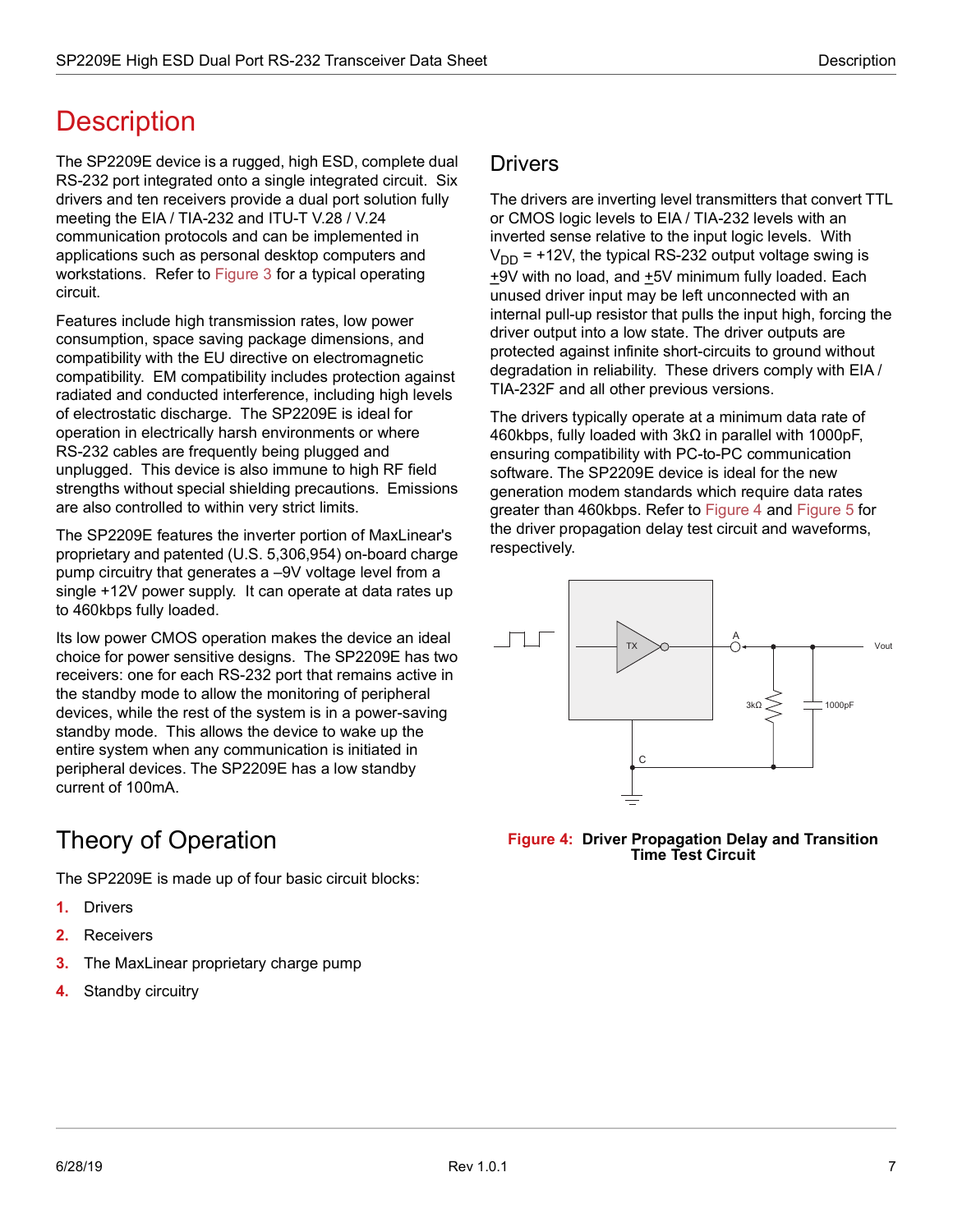

 $ts$ KEW =  $|t$ PHL -  $t$ PLH  $|t$ 



#### <span id="page-12-1"></span><span id="page-12-0"></span>Receivers

The receivers convert EIA / TIA-232 levels to TTL or CMOS logic output levels. Should an input be left unconnected, an internal 5kΩ pull-down resistor to ground will commit the output of the receiver to a HIGH state. Receiver inputs are protected against overvoltages of up to ±15V. Refer to [Figure 6](#page-12-2) and [Figure 7](#page-12-3) for the receiver propagation delay test circuit and waveforms, respectively.

One receiver in each RS-232 port can be kept active by a low current, +3.3V to +5V power supply while the rest of the channels are powered down. This allows the SP2209E to monitor peripheral devices while the rest of the system is in a power-saving standby mode. The SP2209E can be implemented as a power management device to wake up the entire system when any communication is initiated in peripheral devices. The device has a low standby current of 100µA.

Since receiver input is usually from a transmission line where long cable lengths and system interference can degrade the signal, the inputs have a typical hysteresis margin of 300mV. This ensures that the receiver is virtually immune to noisy transmission lines and inputs with slow transition times.



<span id="page-12-2"></span>



<span id="page-12-3"></span> $t_{SKEW}$  =  $|t_{PHL}$  -  $t_{PLH}$  |

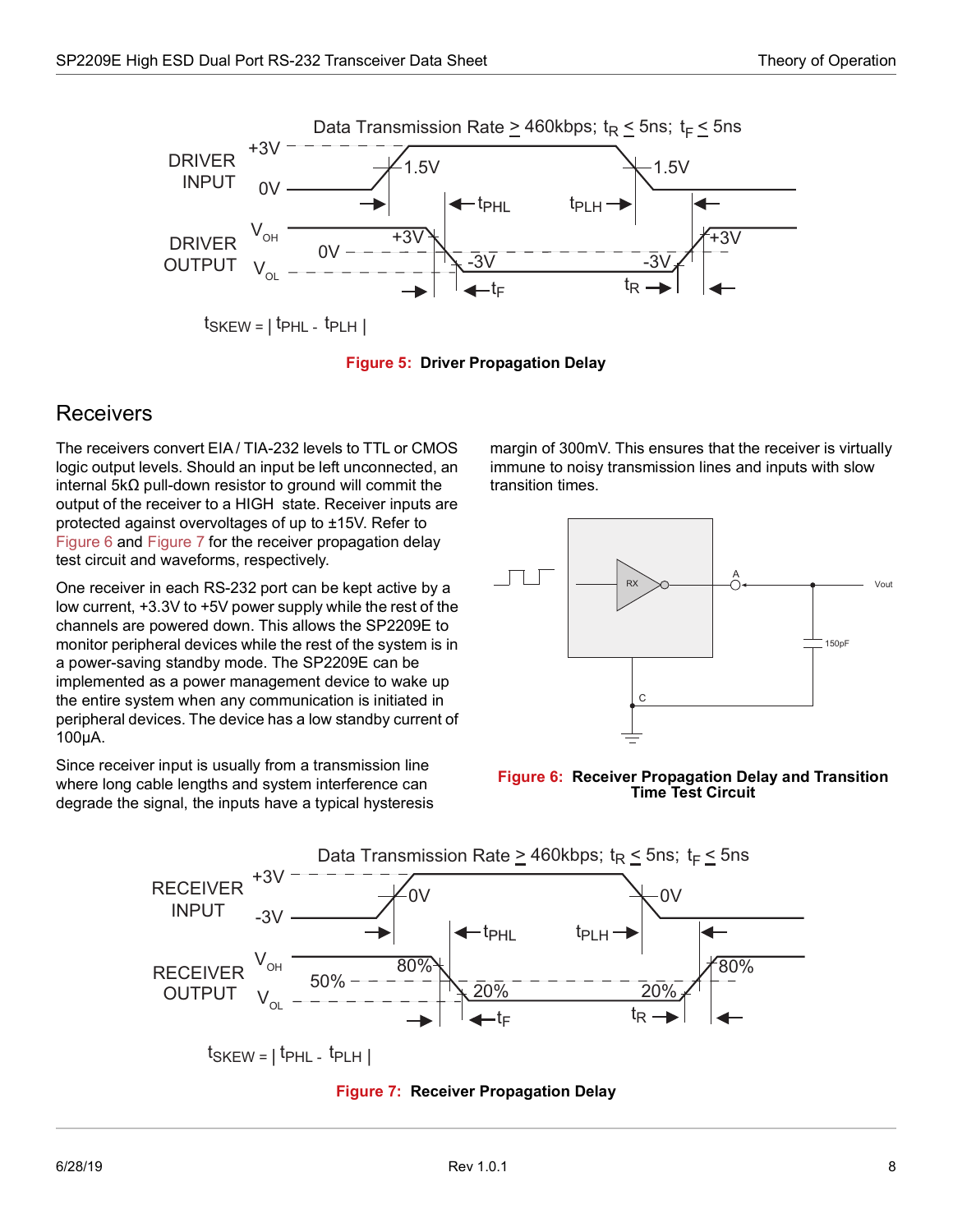### <span id="page-13-0"></span>Charge Pump

The charge pump is an MaxLinear-patented design (U.S. 5,306,954) and uses a unique approach compared to older less-efficient designs. The charge pump requires two external capacitors using a two-phase voltage shifting technique with a 200kHz internal oscillator to attain a -9V power supply. Refer to [Figure 8](#page-13-2) for the internal charge pump circuit. The internal power supply consists of a charge pump that provides output voltages of at least ±5V regardless of the input voltage  $(V_{DD})$ . This is important to maintain compliant RS-232 levels, regardless of power supply fluctuations. A description of each phase follows.



**Figure 8: Charge Pump Circuit**

#### <span id="page-13-2"></span>**Phase 1: V<sub>DD</sub> Charge Storage**

S1 and S2 are closed. S3 and S4 are open. During this phase of the clock cycle, the positive side of  $C_1$  is connected to GND. The negative side of capacitor  $C_2$  is now 2 times  $V_{CC}$ .

#### **Phase 2: V<sub>DD</sub> Transfer**

S1 and S2 are closed. S3 and S4 are open. The negative side of capacitor  $C_2$  is connected to  $C_2$ –, the positive side of  $C_2$  is connected to GND. This transfers a negative generated voltage to  $C_2$ . A negative voltage is built up on the negative side of  $C_2$  with each cycle of the oscillator. If the current drawn is small, the output voltage at  $C_2$ – will be close to  $-V_{DD}$ . As the current drawn from  $C_{2}$ – increases, the output voltage will decrease with magnitude. The charge pump cycle will continue as long as the operational conditions for the internal oscillator are present. Refer to [Figure 9](#page-13-3) for the internal charge pump waveforms.



**Figure 9: Charge Pump Waveforms**

### <span id="page-13-3"></span><span id="page-13-1"></span>Standby Circuitry

The SP2209E incorporates power saving, on board standby circuitry. The standby current is typically less than 100µA. The device automatically enters a standby mode when the  $V_{DD}$  power supply is removed. An internal comparator generates an internal shutdown signal that disables the external oscillator, disengaging the charge pump. Refer to [Figure 10](#page-13-4) for the internal standby detection circuit.

The inverted output V– goes to ground. All driver outputs are disabled. The inputs for receivers 1 through 4 for both ports A and B are at high impedance. Receiver 5 for both ports A and B remain fully active for power management receiver lines to system peripherals that may come on-line during the standby mode.



<span id="page-13-4"></span>**Figure 10: Internal Standby Detection Circuit**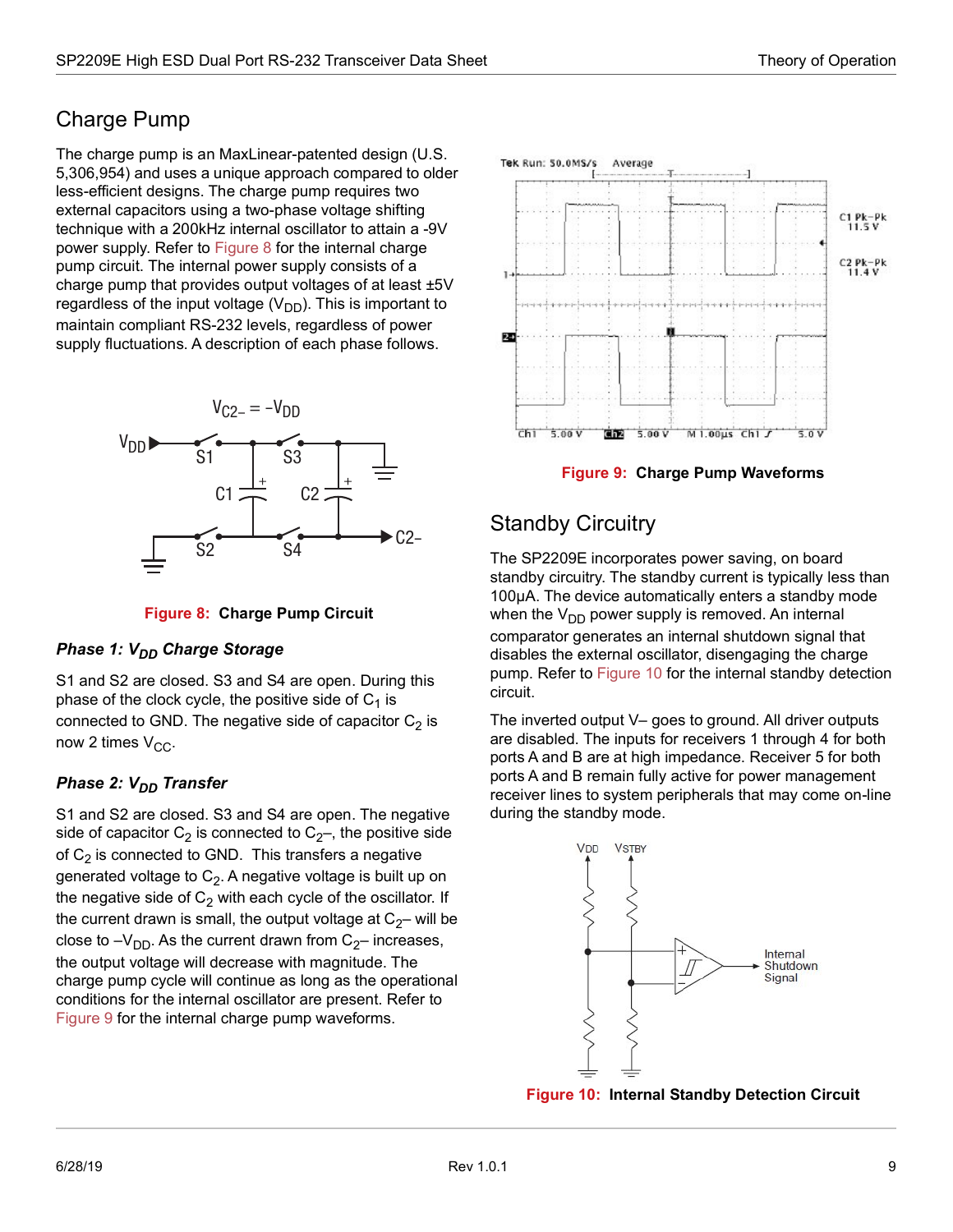### <span id="page-14-0"></span>ESD Tolerance

The SP2209E device incorporates ruggedized ESD cells on all driver output and receiver input pins. The ESD structure is improved over our previous family for more rugged applications and environments sensitive to electrostatic discharges and associated transients. The improved ESD tolerance is at least  $±15kV$  without damage nor latchup.

There are different methods of ESD testing applied:

- **a.** MIL-STD-883, Method 3015.7
- **b.** IEC 61000-4-2 Air-Discharge
- **c.** IEC 61000-4-2 Direct Contact

The Human Body Model has been the generally accepted ESD testing method for semiconductors. This method is also specified in MIL-STD-883, Method 3015.7 for ESD testing. The premise of this ESD test is to simulate the human body's potential to store electrostatic energy and discharge it to an integrated circuit. The simulation is performed by using a test model as shown in [Figure 11.](#page-15-0) This method will test the IC's capability to withstand an ESD transient during normal handling such as in manufacturing areas where the IC's tend to be handled frequently.

The IEC-61000-4-2, formerly IEC801-2, is generally used for testing ESD on equipment and systems. System manufacturers must guarantee a certain amount of ESD protection since the system itself is exposed to the outside environment and human presence. The premise with IEC 61000-4-2 is that the system is required to withstand an amount of static electricity when ESD is applied to points and surfaces of the equipment that are accessible to personnel during normal usage. The transceiver IC receives most of the ESD current when the ESD source is applied to the connector pins. The test circuit for IEC 61000-4-2 is shown on [Figure 12.](#page-15-1) There are two methods within IEC 61000-4-2, the Air Discharge Method and the Contact Discharge Method.

With the Air Discharge Method, an ESD voltage is applied to the equipment under test (EUT) through air. This simulates an electrically charged person ready to connect a cable onto the rear of the system only to find an unpleasant zap just before the person touches the back panel. The high energy potential on the person discharges through an arcing path to the rear panel of the system before he or she even touches the system. This energy, whether discharged directly or through air, is predominantly a function of the discharge current rather than the discharge voltage. Variables with an air discharge such as approach speed of the object carrying the ESD potential to the system and humidity will tend to change the discharge current. For example, the rise time of the discharge current varies with the approach speed.

The Contact Discharge Method applies the ESD current directly to the EUT. This method was devised to reduce the unpredictability of the ESD arc. The discharge current rise time is constant since the energy is directly transferred without the air-gap arc. In situations such as hand held systems, the ESD charge can be directly discharged to the equipment from a person already holding the equipment. The current is transferred on to the keypad or the serial port of the equipment directly and then travels through the PCB and finally to the IC.

The circuit models in [Figure 11](#page-15-0) and [Figure 12](#page-15-1) represent the typical ESD testing circuit used for all three methods. The  $C_S$  is initially charged with the DC power supply when the first switch (SW1) is on. Now that the capacitor is charged, the second switch (SW2) is on while SW1 switches off. The voltage stored in the capacitor is then applied through the current limiting resistor  $R<sub>S</sub>$ , onto the device under test (DUT). In ESD tests, SW2 switch is pulsed so that the device under test receives a duration of voltage.

For the Human Body Model, the current limiting resistor (R<sub>S</sub>) and the source capacitor (C<sub>S</sub>) are 1.5kΩ and 100pF, respectively. For IEC-61000-4-2, the current limiting resistor (R<sub>S</sub>) and the source capacitor (C<sub>S</sub>) are 330 $\Omega$  and 150pF, respectively.

The higher  $C_S$  value and lower  $R_S$  value in the IEC61000-4-2 model are more stringent than the Human Body Model. The larger storage capacitor injects a higher voltage to the test point when SW2 is switched on. The lower current limiting resistor increases the current charge onto the test point.

| <b>Device Pin</b> | <b>Human Body</b> | IEC61000-4-2            |                                 |       |  |
|-------------------|-------------------|-------------------------|---------------------------------|-------|--|
| <b>Tested</b>     | <b>Model</b>      | Air<br><b>Discharge</b> | <b>Direct</b><br><b>Contact</b> | Level |  |
| Driver outputs    | ±15kV             | ±15kV                   | ±8kV                            | 4     |  |
| Receiver inputs   | ±15kV             | ±15kV                   | ±8kV                            | 4     |  |

#### <span id="page-14-1"></span>**Table 5: Transceiver ESD Tolerance Levels**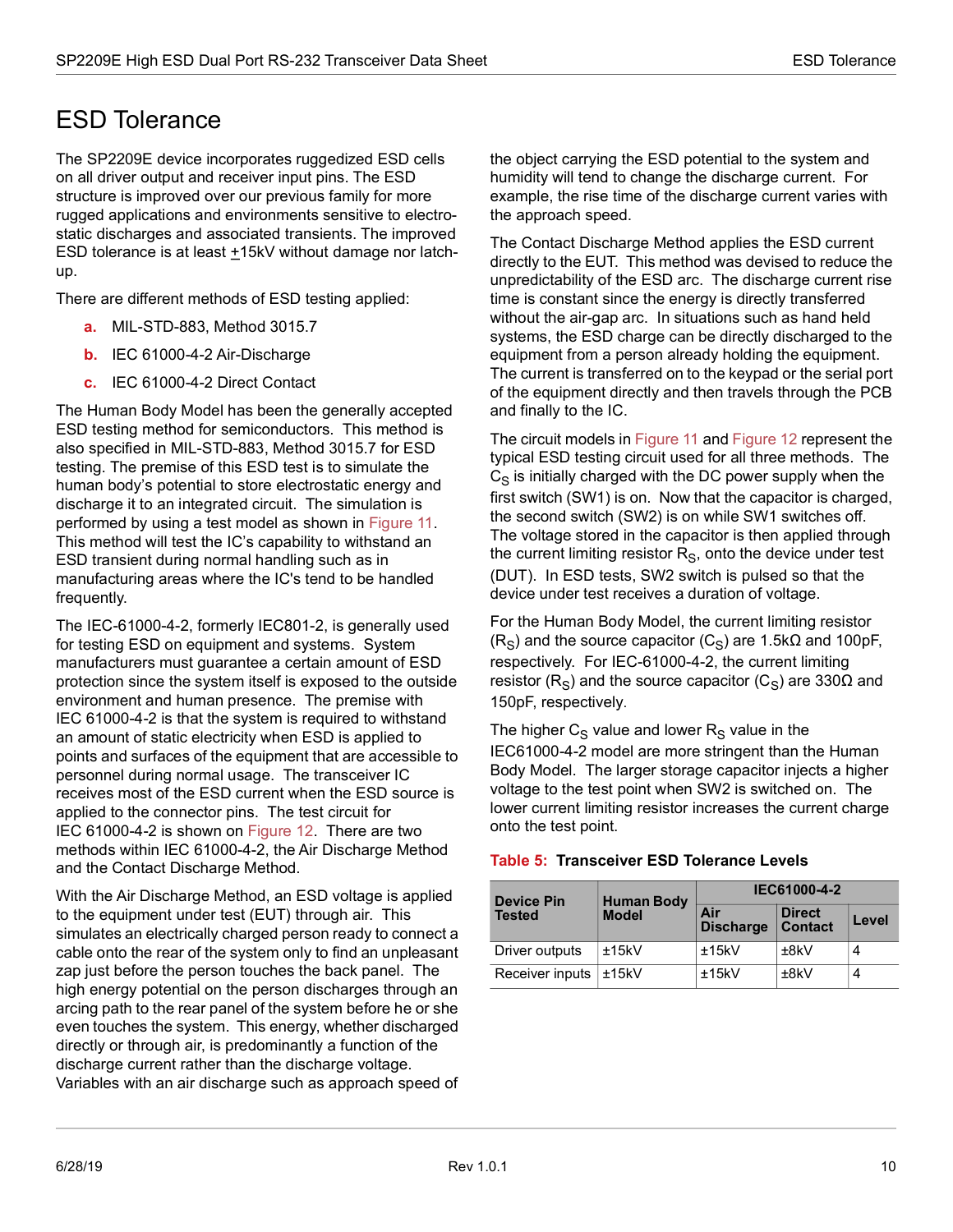



<span id="page-15-0"></span>

**Figure 12: ESD Test Circuit for IEC61000-4-2**

<span id="page-15-1"></span>

<span id="page-15-2"></span>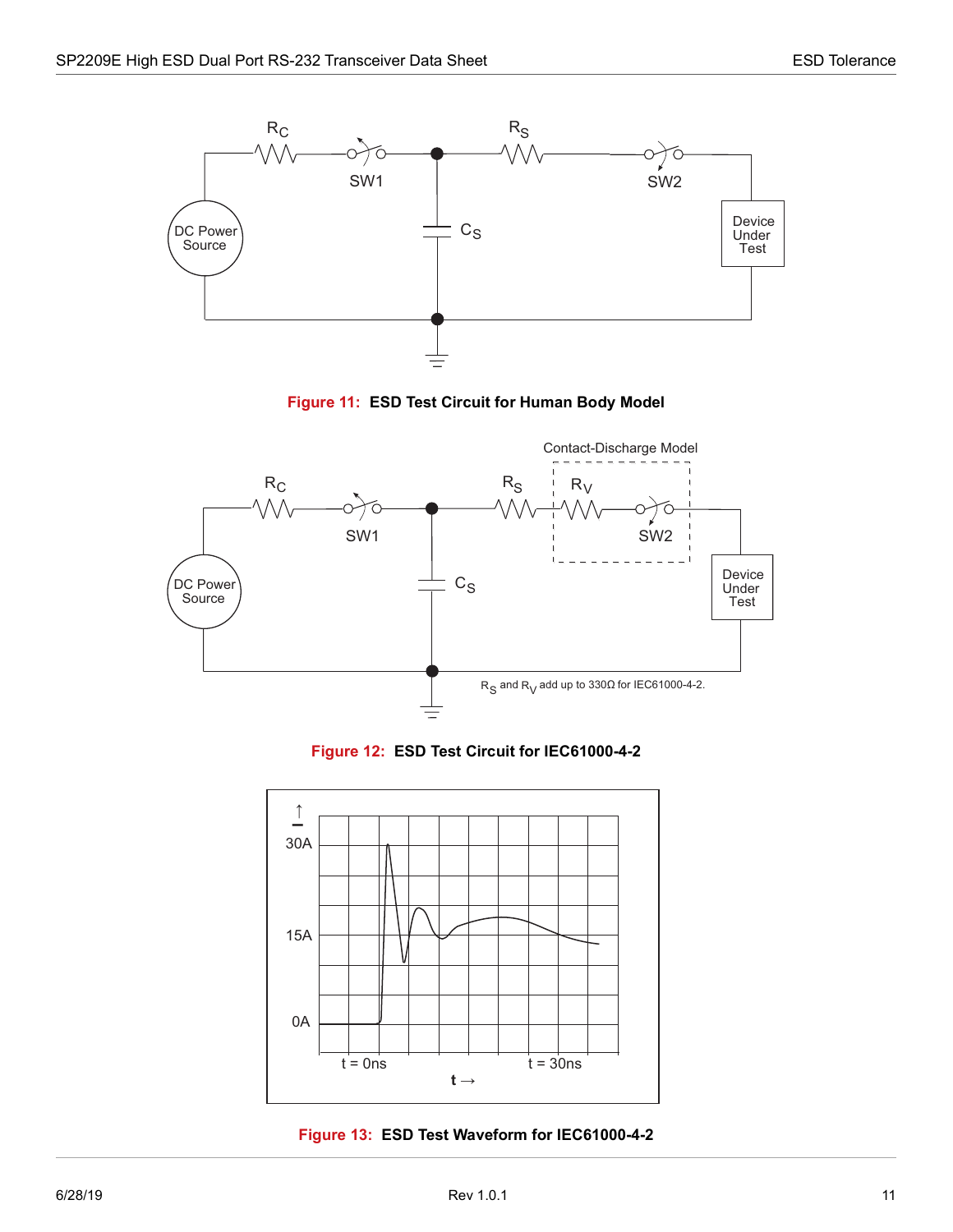# <span id="page-16-0"></span>**Applications**

With six drivers and ten receivers, the SP2209E device is ideal for applications requiring two RS-232 ports such as in desktop or portable computers. Refer to [Figure 14.](#page-17-0) For typical DB9 serial ports for Data Terminal Equipment (DTE) to Data Circuit Terminating Equipment (DCE) interface implementation, 2 data lines (TxD and RxD) and 6 control lines (DCD, RTS, DTR, DSR, CTS, and RI) are required. The straight-through pinout for data lines in the SP2209E enables a simplified PCB layout by allowing ground lines to separate the signal lines and ground planes to be placed beneath the IC without the complication of a multi-layer PCB layout.

A receiver from each port,  $R_5$ INA and  $R_5$ INB, are active while the rest of the channels are powered down. This allows the SP2209E to monitor peripheral devices while the rest of the system is in a power-saving standby mode. Failsafe receiver outputs are pulled high, if the receiver inputs are left unconnected or at zero input. The SP2209E can be implemented as a power management device to wake up the entire system when any communication is initiated in peripheral devices. The SP2209E device has a low standby current of 100µA.

A standard serial mouse can be powered from the SP2209E drivers. Two driver outputs connected in parallel and set to  $V_{OH}$  can be used to supply power to the V+ pin of the mouse. The third driver is set to  $V_{\text{OL}}$  to link current from the V– terminal. Typical mouse specifications are 10mA at +6V and 5mA at –6V.

## <span id="page-16-1"></span>LapLink Compatibility

The SP2209E can operate up to 460kbps data under maximum drive load conditions of  $C_1 = 1000pF$  and  $R_1$  = 3k $\Omega$  at minimum power supply voltages.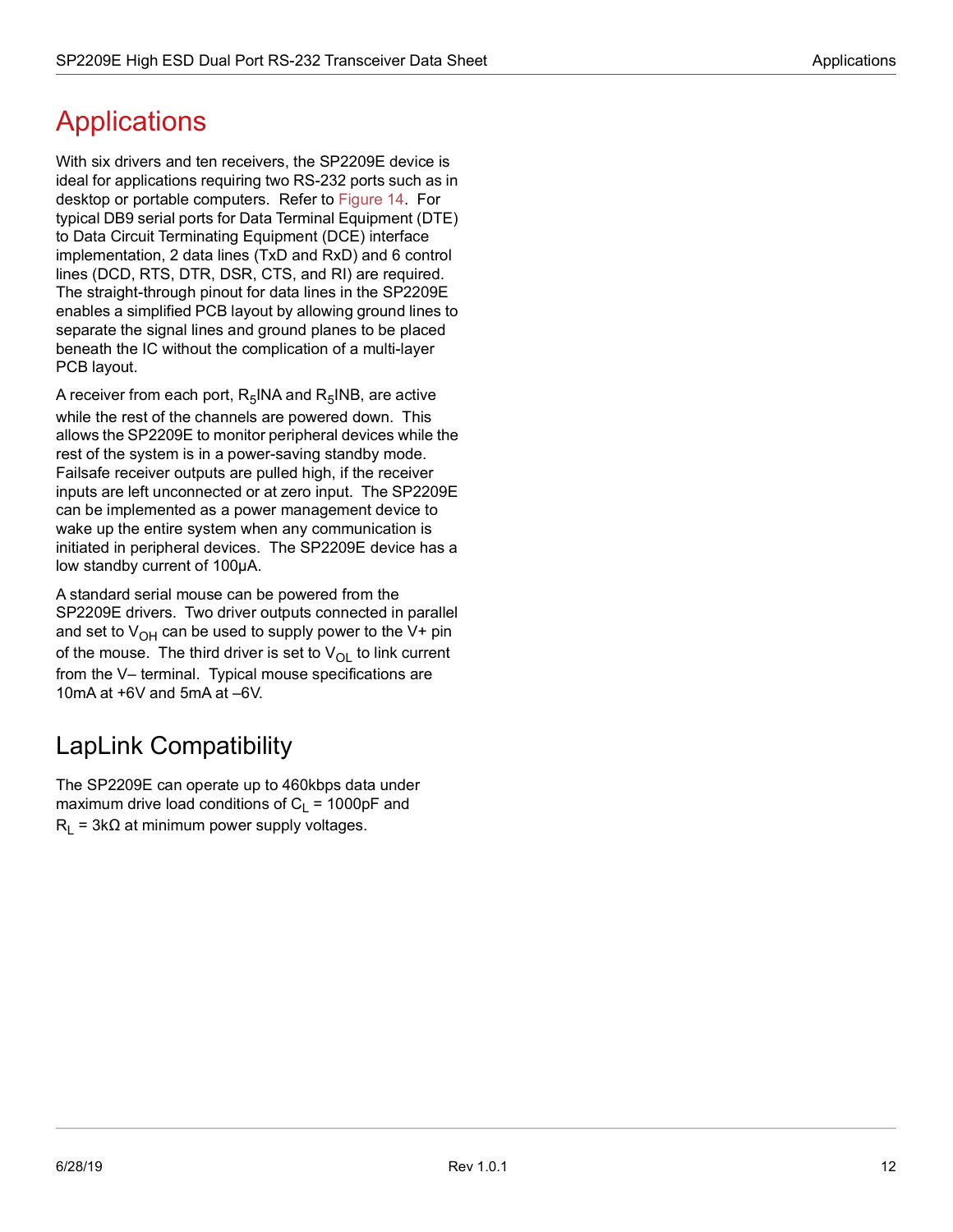

<span id="page-17-0"></span>**Figure 14: Dual Serial Port Application with Two DB-9 Connectors**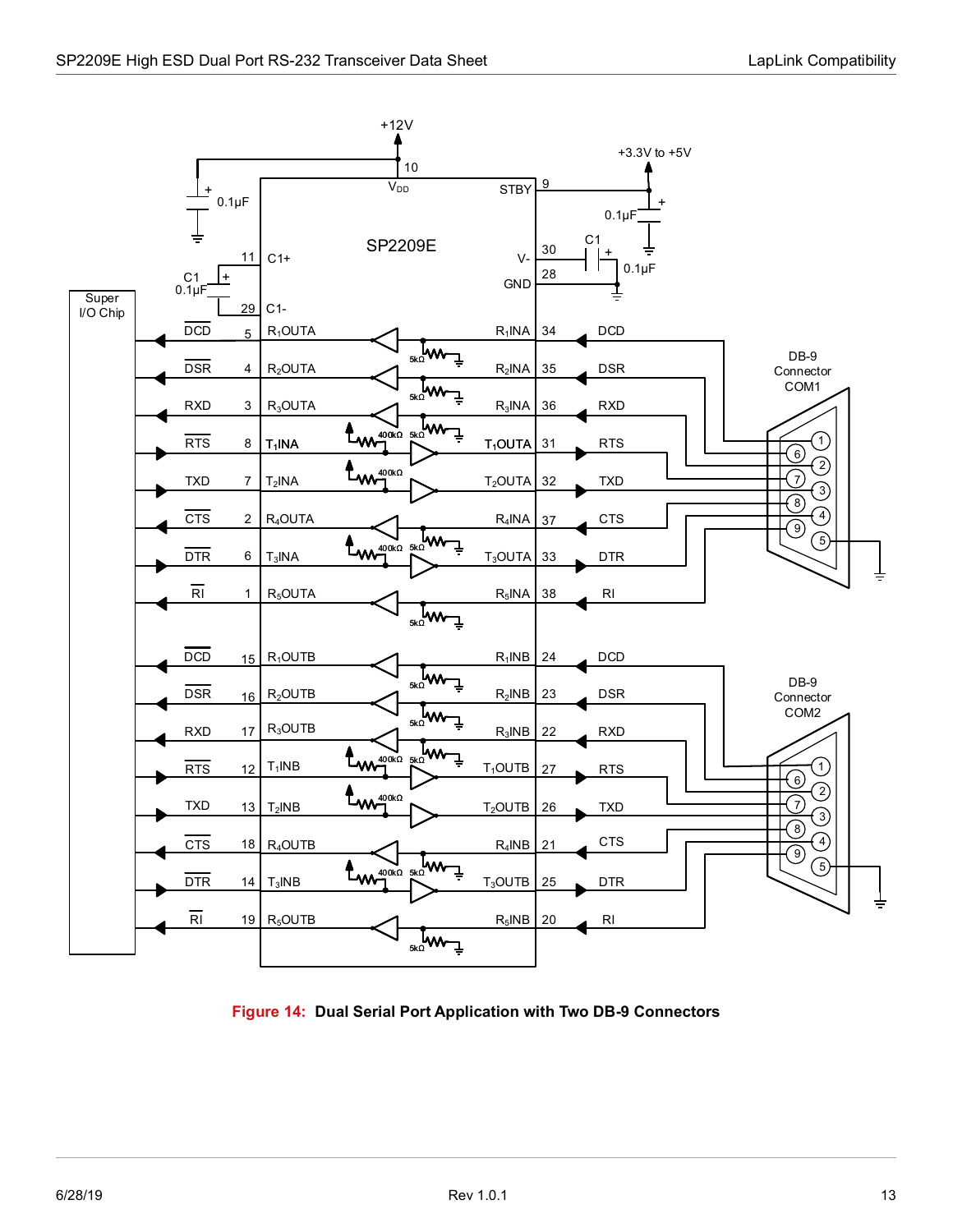### <span id="page-18-0"></span>Mechanical Dimensions

## TSSOP38



TOP VIEW

SIDE VIEW -1





| <b>SYMBOL</b>           | MIN      | NOM  | MAX  |  |  |
|-------------------------|----------|------|------|--|--|
| А                       |          |      | 1.20 |  |  |
| A1                      | 0.05     |      | 0.15 |  |  |
| A2                      | 0.80     | 1.00 | 1.05 |  |  |
| AЗ                      | 0.34     | 0.39 | 0.44 |  |  |
| b                       | 0.17     |      | 0.27 |  |  |
| Ċ                       | 0.09     |      | 0.20 |  |  |
| D                       | 9.60     | 9.70 | 9.80 |  |  |
| E                       | 6.25     | 6.40 | 6.55 |  |  |
| E1                      | 4.30     | 4.40 | 4.5  |  |  |
| е                       | 0.50 BSC |      |      |  |  |
| L1                      | 1.00 REF |      |      |  |  |
| L                       | 0.45     | 0.60 | 0.75 |  |  |
| R                       | 0.09     |      |      |  |  |
| $\theta$                | 0*       |      | 8°   |  |  |
| N                       | 38       |      |      |  |  |
| <b>TERMINAL DETAILS</b> |          |      |      |  |  |

- ALL DIMENSIONS ARE IN MILLIMETERS, ANGLES ARE IN DEGREES.

- DIMENSIONS AND TOLERANCE PER JEDEC MO-153.

Drawing No.: POD-000000

<span id="page-18-1"></span>**Figure 15: Mechanical Dimensions, TSSOP38**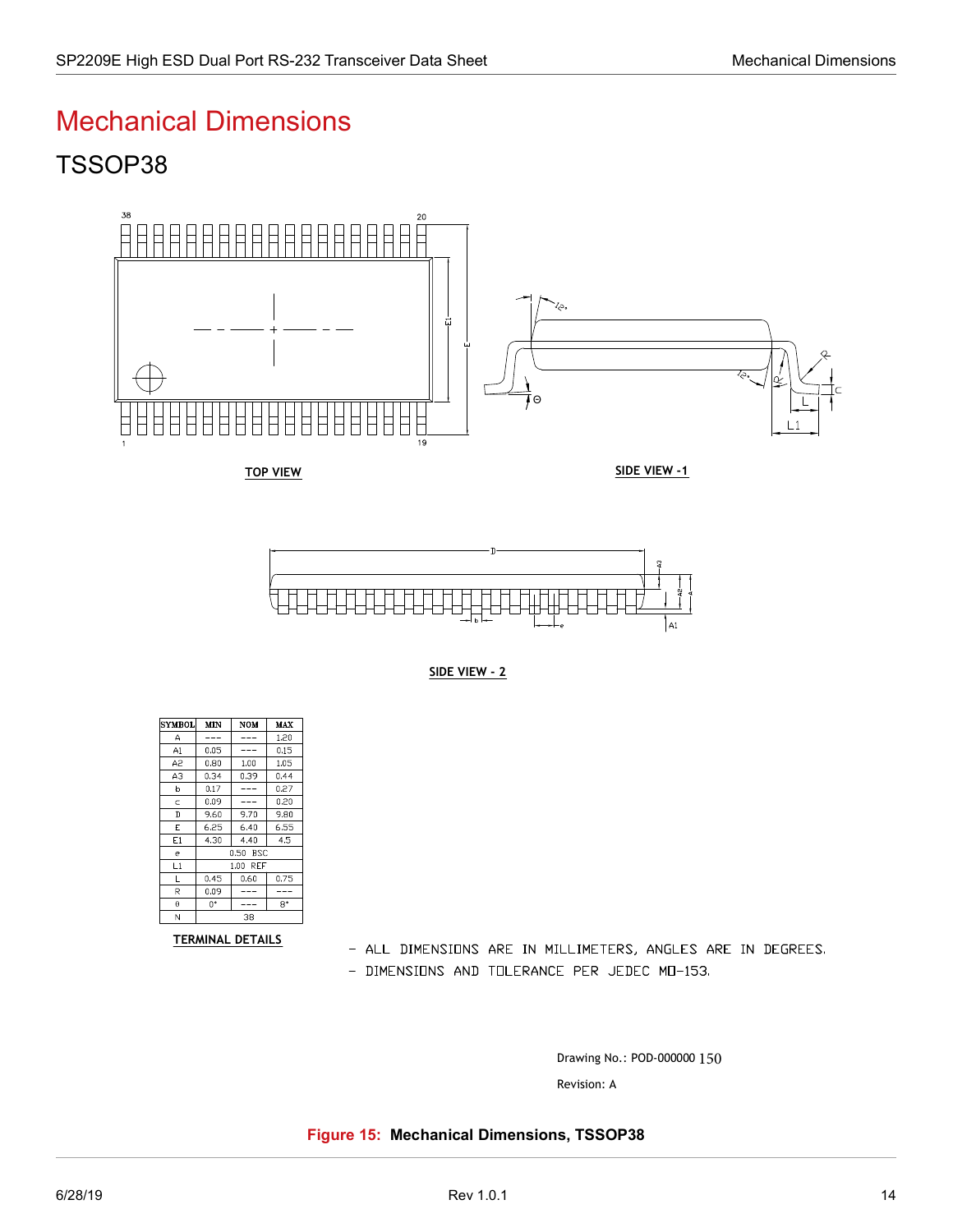# <span id="page-19-1"></span><span id="page-19-0"></span>Ordering Information

#### <span id="page-19-2"></span>**Table 6: Ordering Information(1)**

| <b>Ordering Part Number</b> | <b>Operating Temperature Range</b> | Package        | <b>Packaging Method</b> | Lead-Free          |
|-----------------------------|------------------------------------|----------------|-------------------------|--------------------|
| SP2209EEY-L/TR              | $-40^{\circ}$ C to 85 $^{\circ}$ C | 38-pin TSSOP38 | Reel                    | Yes <sup>(2)</sup> |

1. Refer to [www.maxlinear.com/SP2209E](http://www.maxlinear.com/SP2209E) for most up-to-date Ordering Information.

2. Visit[www.maxlinear.com](http://www.maxlinear.com) for additional information on Environmental Rating.